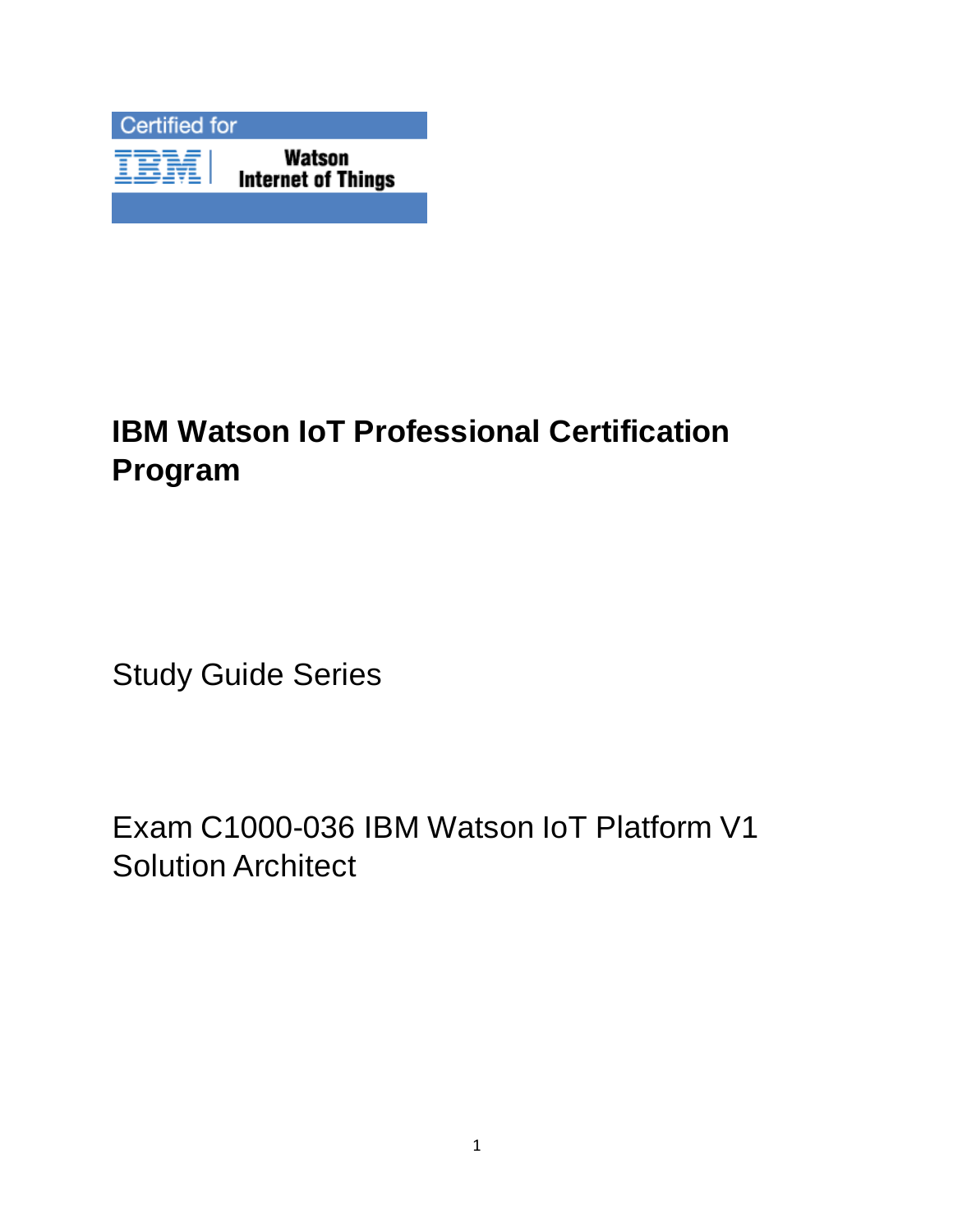## **Purpose of Exam Objectives**

When an exam is being developed, the Subject Matter Experts work together to define the role the certified individual will fill. They define all of the tasks and knowledge that an individual would need to have in order to successfully implement the product. This creates the foundation for the objectives and measurement criteria, which are the basis for the certification exam.

The Watson IOT Certification item writers used these objectives to develop the questions that they wrote, and which will appear on the exam.

It is recommended that you review these objectives. Do you know how to complete the task in the objective? Do you know why that task needs to be done? Do you know what will happen if you do it incorrectly? If you are not familiar with a task, then go through the objective and perform that task in your own environment. Read more information on the task. If there is an objective on a task there is about a 95% chance that you WILL see a question about it on the actual exam.

After you have reviewed the objectives and completed your own research, then take the assessment exam. While the assessment exam will not tell you which question you answered incorrectly, it will tell you how you did by section. This will give you a good indication as to whether you are ready to take the actual exam or if you need to further review the materials.

Note: This is the high-level list of objectives. As you review these objectives, you will see a more detailed level of how to perform the task.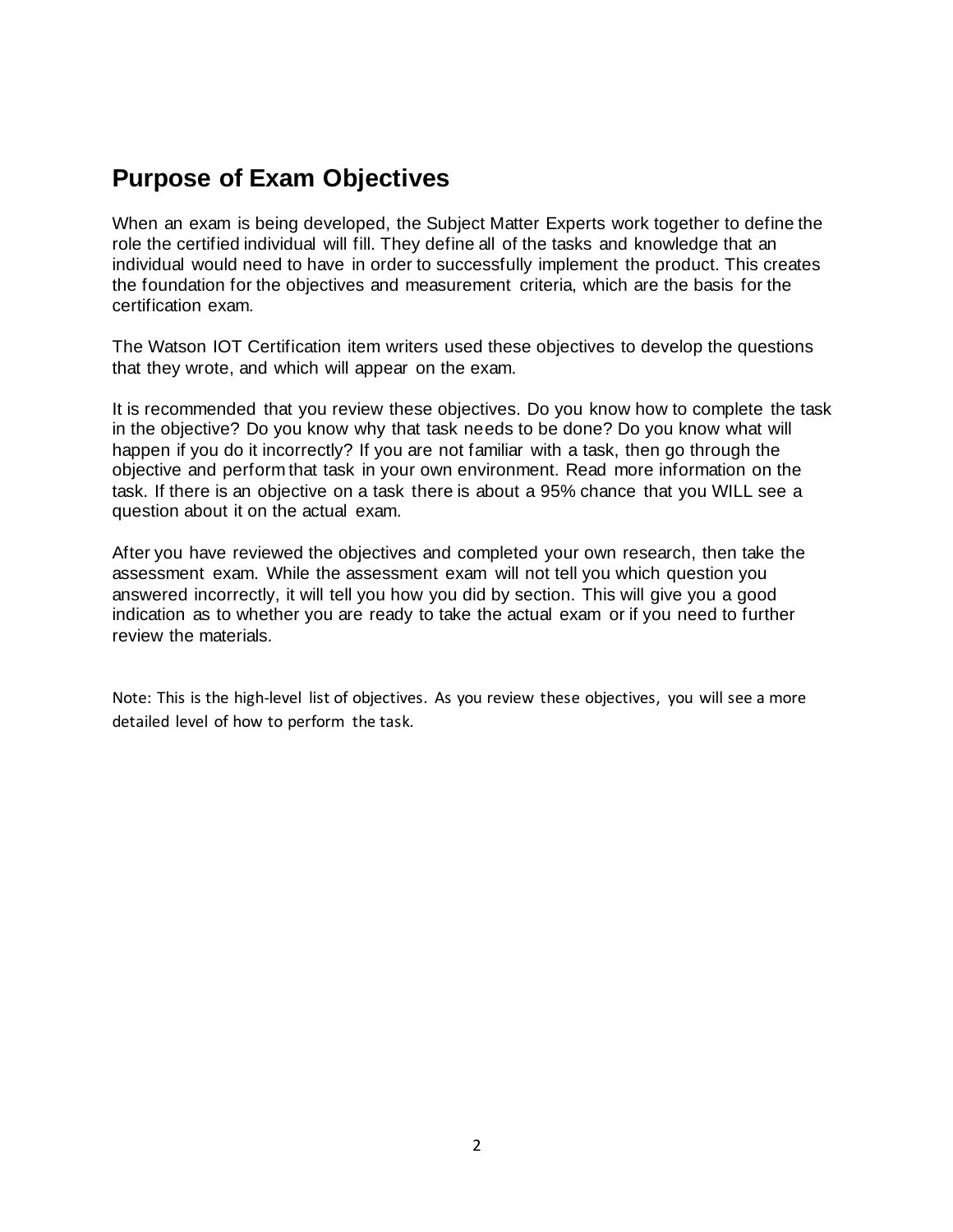#### **High-level Exam Objectives**

#### **Section 1 Technical architecture and capabilities of the WIoT Platform**

**1.1** Understand and detail the overall technical capabilities of WIoT Platform

**1.2** Understand and detail the capabilities of WIoT Platform Connection Service

**1.3** Understand and detail core capabilities of WIoT Platform Analytics Service

**1.4** Understand and detail core capabilities of WIoT Platform Blockchain Service

#### **Section 2 Architectural Patterns**

**2.1** Understand and articulate Industrial IoT

**2.2** Understand and describe IBM's IoT Industry Solutions

#### **Section 3 Planning WIoT Platform Architecture**

**3.1** Recognizes opportunities performing discovery to define business and technical requirements, and key decision makers

**3.2** Evaluate the customer's environment and maturity level

**3.3** Evaluate provisioning and cloud topology considerations

**3.4** Evaluate service level requirements to meet the cost and performance goals for the environment

**3.5** Proposing a high level architecture for early client feedback

#### **Section 4 Design a suitable WIoT Platform Architecture**

**4.1** Identify critical data entities

**4.2** Design approach for Device Management

**4.3** Apply requirements for Data Management

**4.4** Design how analytic services can be exploited to enrich the solution

**4.5** Design how applications can be integrated with WIoT Platform Services

**4.6** Summarize validate and present to client

#### **Section 5 Implementation Deployment and Scaling**

**5.1** Describe the principles and phases of solution lifecycle from pilot to production

**5.2** Develop an appropriate process to take an IoT solution from inception to production

**5.3** Extend solution to identify and handle typical IoT faults

**5.4** Develop a strategy to monitor IoT solutions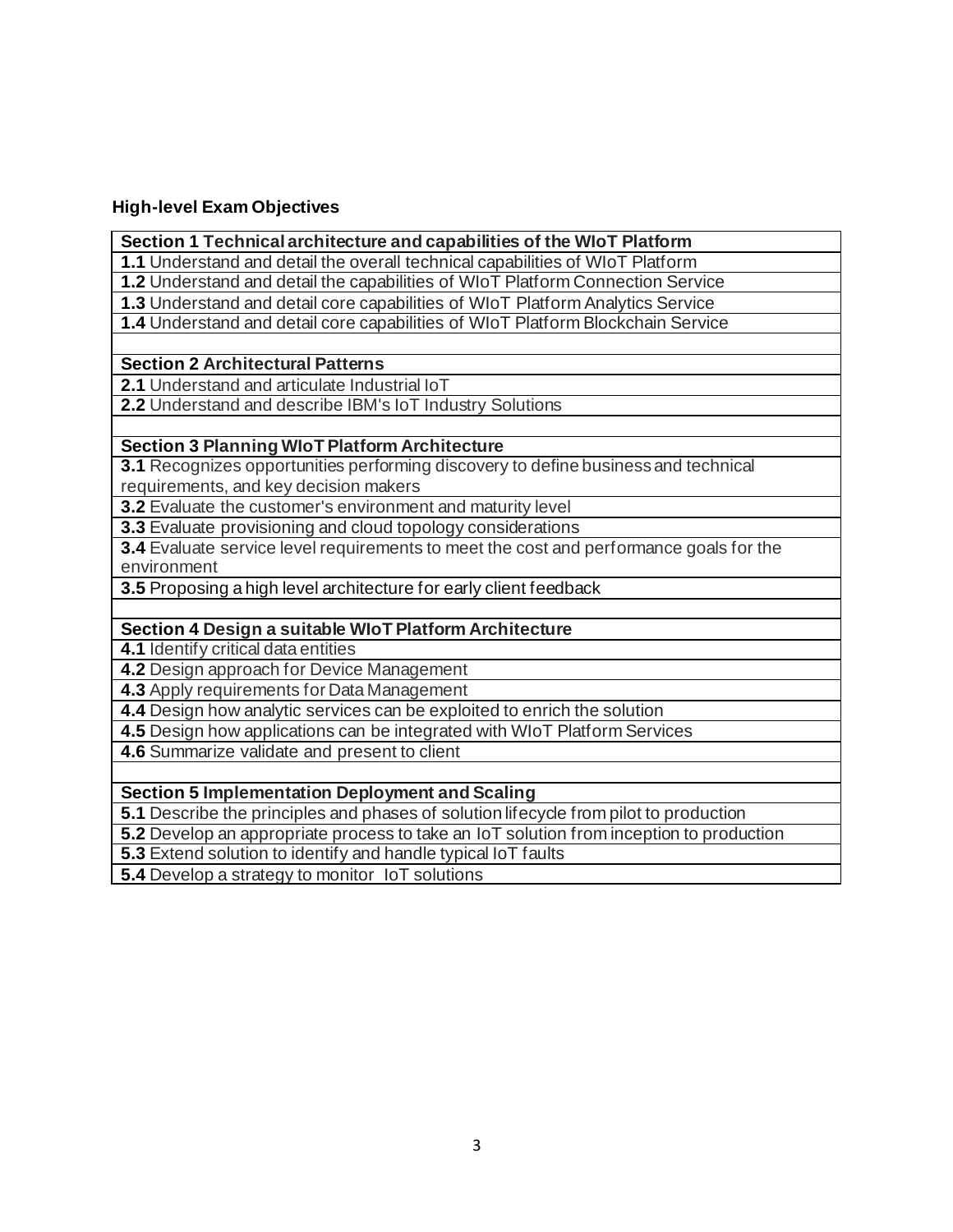## **Detailed Exam Objectives**

## **Section 1 - Technical Architecture and capabilities of the WIoT Platform**

## **1.1 Understand and detail the overall technical capabilities of WIoT Platform**

#### SUBTASKS:

1.1.1 Explain core characteristics of an IoT solution, specifically device connectivity, security, data communication, internet routing and protocols, and device management.

1.1.2 Explain device connectivity and device twins through the Watson IoT Connection

- Service.<br>1.1.3 Explain data capture through Cloudant NoSQL DB.
- 1.1.4 Explain data aggregation and filtration through DB2 Warehouse.
- 1.1.5 Explain data archive through Cloud Object Storage.
- 1.1.6 Explain capabilities of the Secure Gateway and IBM Event Streams.
- 1.1.7 Explain in detail the key differentiators of the Watson IoT Platform
- 1.1.8 Explain the end to end security of Watson IoT platform
- 1.1.9 Understand integration capabilities with existing systems, current IoT offerings, as well
- as WIoT Platform Analytics Service and WIoT Blockchain Service.

Reference: Business Partner Hands-On Lab

<https://ibm.box.com/s/m44424fgkyuo8j73ir5wnaolmp0y66pj>

IBM Watson IOT Platform Knowledge Center:

[https://www.ibm.com/support/knowledgecenter/tr/SSQP8H/iot/kc\\_welcome.html](https://www.ibm.com/support/knowledgecenter/tr/SSQP8H/iot/kc_welcome.html) <https://internetofthings.ibmcloud.com/>

#### **1.2 Understand and detail the capabilities of WIoT Platform Connection Service**

#### SUBTASKS:

1.2.2.1 Register and connect devices with the IoT Platform

- 1.2.2.2 Manage devices track their identification and status
- 1.2.2.3 Secure devices manage security credentials and white/black-list devices
- 1.2.2.4 Capture data from devices and map to a logical data format
- 1.2.2.5 Associate devices with user and organization ownership

1.2.2.6 Process data by storing in data stores and making available for analysis and access by applications

- 1.2.2.7 Archive data for long-term storage (at low cost)
- 1.2.2.8 Data lifecycle and retention durations

#### Reference:

IBM Watson IOT Platform Knowledge Center: [https://www.ibm.com/support/knowledgecenter/tr/SSQP8H/iot/kc\\_welcome.html](https://www.ibm.com/support/knowledgecenter/tr/SSQP8H/iot/kc_welcome.html)

#### **1.3 Understand and detail core capabilities of WIoT Platform Analytics Service**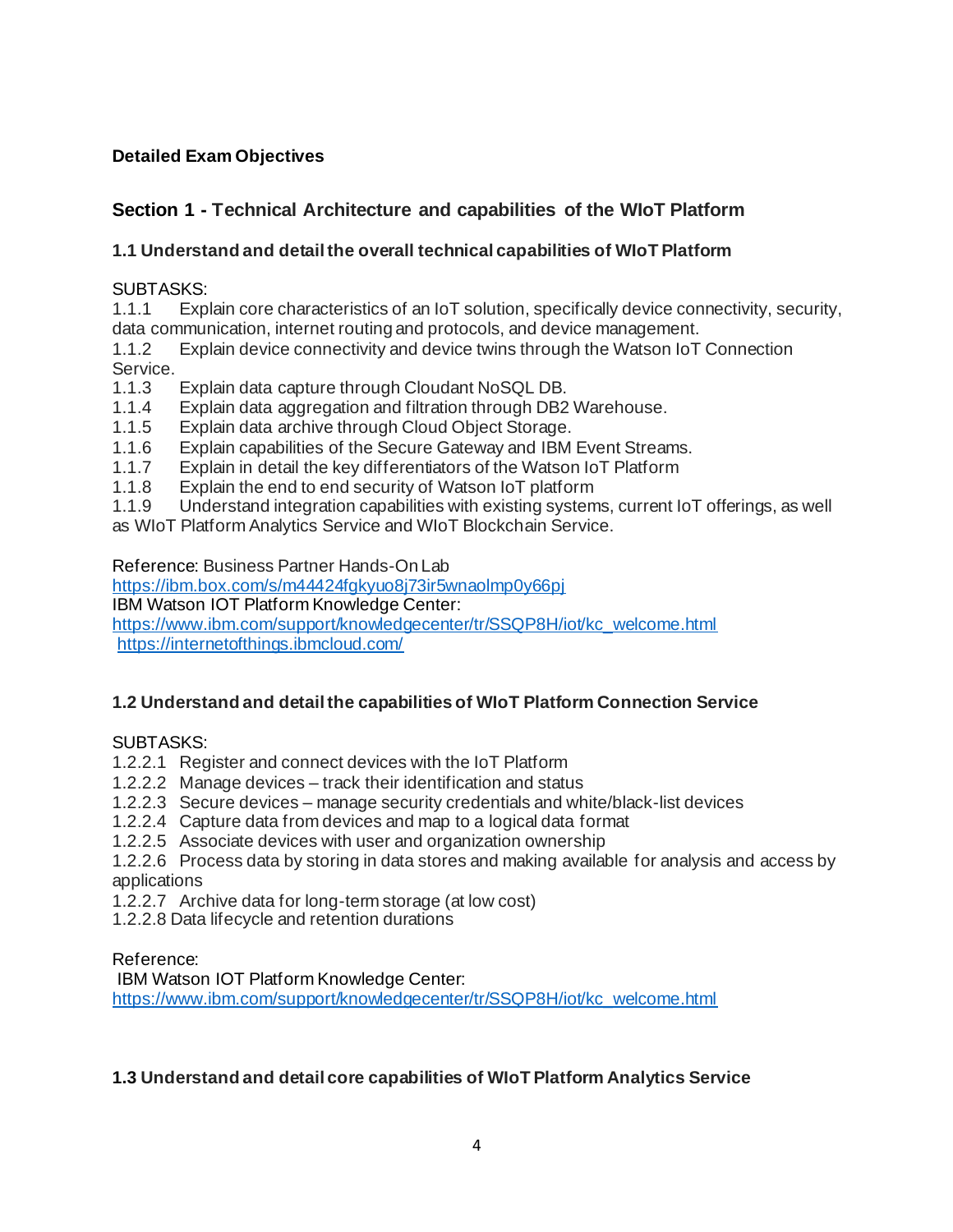Understand the capabilities of WIoTP Analytics Service that can be applied to address requirements in an IoT solution to link IoT data with the Analytics Service

#### SUBTASKS:

- 1.3.1 Review the customer's requirements & usecase
- 1.3.2 Explain the overall capability of Analytics Service
- 1.3.3 Assess data requirements for device and other data sources supporting the usecase
- 1.3.3 Feed sample data from device and other sources to Analytics Service
- 1.3.4 Explore and verify quality of input data
- 1.3.5 Apply basic transformation to data using standard built-in function
- 1.3.6 Understand how to develop custom function using Analytics Service API
- 1.3.5 Assess and map customer outcomes to list of custom functions

Reference:

Overview **-** <https://ibm.box.com/v/WatsonIoTAnalytics> Knowledge center: [https://www.ibm.com/support/knowledgecenter/SSQP8H/iot/analytics/as\\_getting\\_started.html](https://www.ibm.com/support/knowledgecenter/SSQP8H/iot/analytics/as_getting_started.html) Technical deep dive: Deck: <https://ibm.box.com/s/unoqqh3ih4qiaubelv2dkb4u9fl38rcj> Recording: https://ibm.box.com/s/ea5hihhihw065h1it9unpn3fy39u8nqk

#### **1.4: Understand and detail core capabilities of WIoT Platform Blockchain Service**

#### SUBTASKS:

- 1.4.4.1 Mapping IoT and Asset Data to business criteria
- 1.4.4.2 Enriching IoT data with business data to provide context for IoT data points
- 1.4.4.3 Managing Blockchain Credentials and Connection
- 1.4.4.4 Associate IoT devices with Blockchain Smart Contracts

#### References:

[https://www.ibm.com/support/knowledgecenter/en/SSCG66/iotblockchain/kc\\_welcome.html](https://www.ibm.com/support/knowledgecenter/en/SSCG66/iotblockchain/kc_welcome.html) <https://www.ibm.com/internet-of-things/trending/blockchain>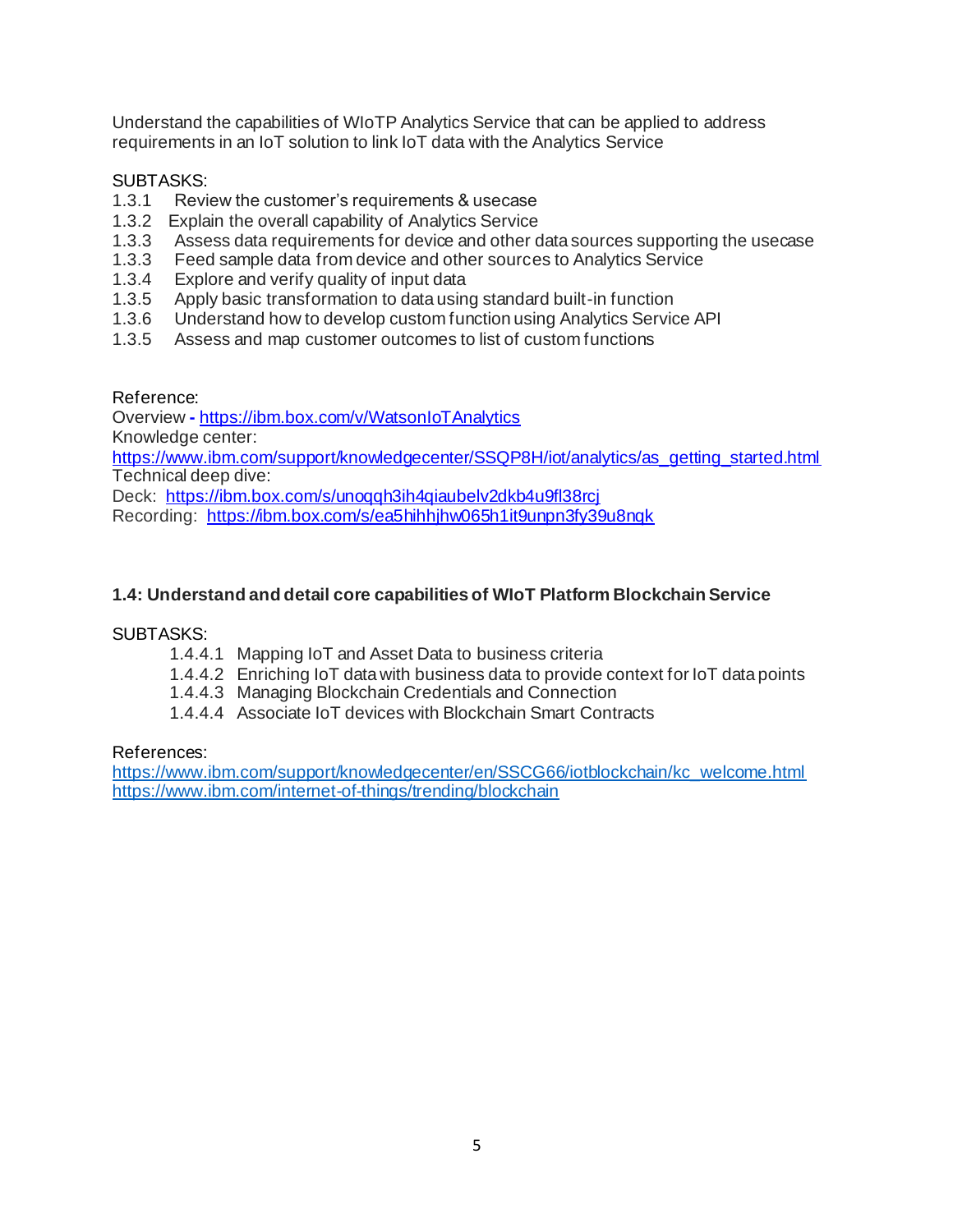## **Section 2 - Architectural Patterns**

#### **2.1 Understand and articulate Industrial IoT**

#### SUBTASKS:

- 2.1.1 Understand the characteristics and trends around Industry 4.0
- 2.1.2 Understand integration with enterprise management systems
- 2.1.3 Understand integration with third party platforms
- 2.1.4 Understand the characteristics and trends around edge processing
- 2.1.5 Understand the characteristics around Digital Twin

Reference: Aberdeen Group report[: https://www-01.ibm.com/common/ssi/cgi](https://www-01.ibm.com/common/ssi/cgi-bin/ssialias?htmlfid=WWL12382USEN)[bin/ssialias?htmlfid=WWL12382USEN](https://www-01.ibm.com/common/ssi/cgi-bin/ssialias?htmlfid=WWL12382USEN)

Reference: <https://www.ibm.com/internet-of-things>

Reference: **<https://www.ibm.com/internet-of-things/trending/digital-twin>** Reference:

<https://www.ibm.com/search?q=industrial+iot&lnk=mhsrch&v=18&en=utf&lang=en&cc=us> Reference: <https://www.ibm.com/industries/manufacturing/industry-4-guide>

## **2.2 Understand and describe IBM's IoT Industry Solutions**

#### SUBTASKS:

2.2.1 Understanding IBM IoT Building Insights and TRIRIGA Integration Reference: <https://www.ibm.com/uk-en/marketplace/iot-building-insights> <http://spcn.w3cloud.ibm.com/software/spcn/content/K460956R87252Y06.html#indexb> 2.2.2 Understanding IBM Asset Performance Management (APM) Solutions

Reference: [https://www.ibm.com/internet-of-things/solutions/enterprise-asset](https://www.ibm.com/internet-of-things/solutions/enterprise-asset-management/asset-performance-management)[management/asset-performance-management](https://www.ibm.com/internet-of-things/solutions/enterprise-asset-management/asset-performance-management)

Reference: <https://www.ibm.com/uk-en/marketplace/predictive-maintenance-insights> Reference:

[https://www.ibm.com/support/knowledgecenter/en/SSQR84/com.ibm.apms.doc/welcome](https://www.ibm.com/support/knowledgecenter/en/SSQR84/com.ibm.apms.doc/welcome.html) [.html](https://www.ibm.com/support/knowledgecenter/en/SSQR84/com.ibm.apms.doc/welcome.html)

2.2.2.1 Understanding Maximo APM Equipment Maintenance Assistant Reference: <https://www.ibm.com/us-en/marketplace/equipment-maintenance-assistant>

2.2.2.2 Understanding Maximo APM - Asset Health Insights

Reference: <https://www.ibm.com/products/maximo/add-ons>

2.2.2.3 Understanding Maximo APM for Energy and Utilities Reference:

[https://www.ibm.com/support/knowledgecenter/en/SSESLS/com.ibm.ifeoc.doc/welcome](https://www.ibm.com/support/knowledgecenter/en/SSESLS/com.ibm.ifeoc.doc/welcome_iot4eu.html) [\\_iot4eu.html](https://www.ibm.com/support/knowledgecenter/en/SSESLS/com.ibm.ifeoc.doc/welcome_iot4eu.html)

2.2.3.4 Understanding IBM Production Quality Insights & Production Optimization Reference: [https://www.ibm.com/internet-of-things/solutions/enterprise-asset](https://www.ibm.com/internet-of-things/solutions/enterprise-asset-management/production-optimization)[management/production-optimization](https://www.ibm.com/internet-of-things/solutions/enterprise-asset-management/production-optimization)

2.2.4 Understanding IBM Worker Insights Reference[: https://www.ibm.com/uk-en/marketplace/iot-safer-workplace](https://www.ibm.com/uk-en/marketplace/iot-safer-workplace)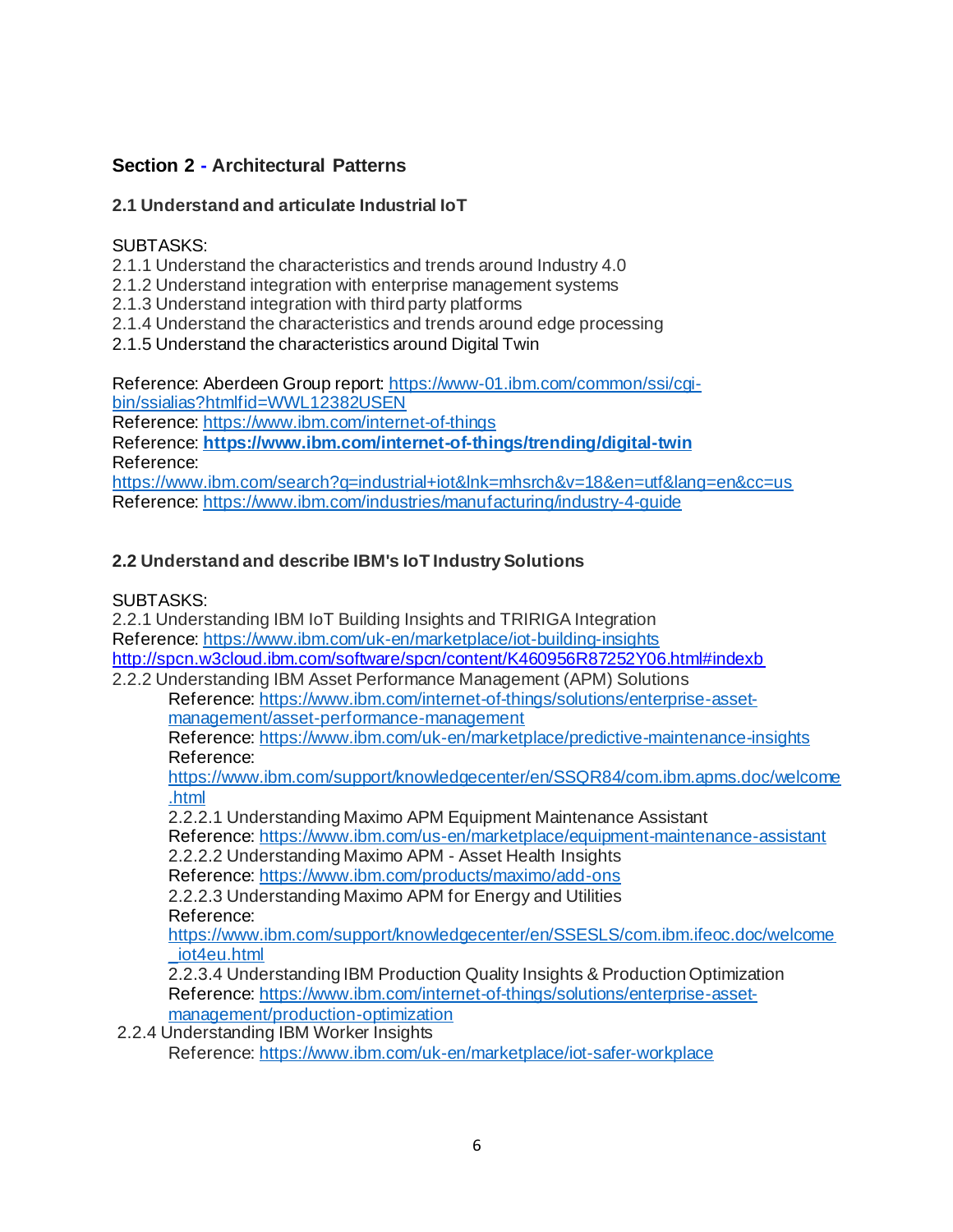## **Section 3 - Planning WIoT Platform architecture**

3.1: Recognizes opportunities performing discovery to define business and technical requirements, and key decision makers

#### SUBTASKS:

3.1.1 Understand and deliver core concepts of a discovery workshop from workshop from a design thinking perspective

3.1.2 Identify key use case or business problem

3.1.3 Define functional and technical requirements based off of use case, priorities and current assets

3.1.4 Identify key decision makers

3.1.5 Compare client use cases with reference blueprints to identify re-use opportunities

#### **3.2 Evaluate the customer's environment and maturity level**

#### SUBTASKS:

- 3.2.1. Identify client's existing business Application environment
- 3.2.2. Identify client's Infrastructure dependencies
- 3.2.3. Evaluate maturity level of customer in terms of skill technology and use
- 3.2.4. Evaluate maturity level of customer in terms of IoT data use
- 3.2.5. Determine connectivity and messaging capabilities sensors/devices/gateways
	- 3.2.5.1 Determine connection protocols
	- 3.2.5.2 Evaluate connection level security
	- 3.2.5.3 Determine messaging protocols
	- 3.2.5.4 Evaluate messaging layer security

3.2.6 Determine data lifecycle capabilities - how do they store IoT data today, what data lakes do they use, can they consolidate

3.2.7. Determine analytics capabilities - can they use analytics to get better understanding of their IoT data

- 3.2.8. Determine opportunities for Blockchain
- 3.2.9. Determine opportunities for security

Reference(S):

<https://console.bluemix.net/docs/overview/security.html#security>

<https://console.bluemix.net/docs/services/IoT/reference/security/index.html#sec-index>

[https://console.bluemix.net/docs/services/IoT/reference/standards\\_and\\_requirements.html#stan](https://console.bluemix.net/docs/services/IoT/reference/standards_and_requirements.html#standards_and_requirements) dards and requirements

<https://console.bluemix.net/docs/services/IoT/reference/mqtt/index.html#ref-mqtt> <https://console.bluemix.net/docs/services/IoT/reference/quotas.html#quotas>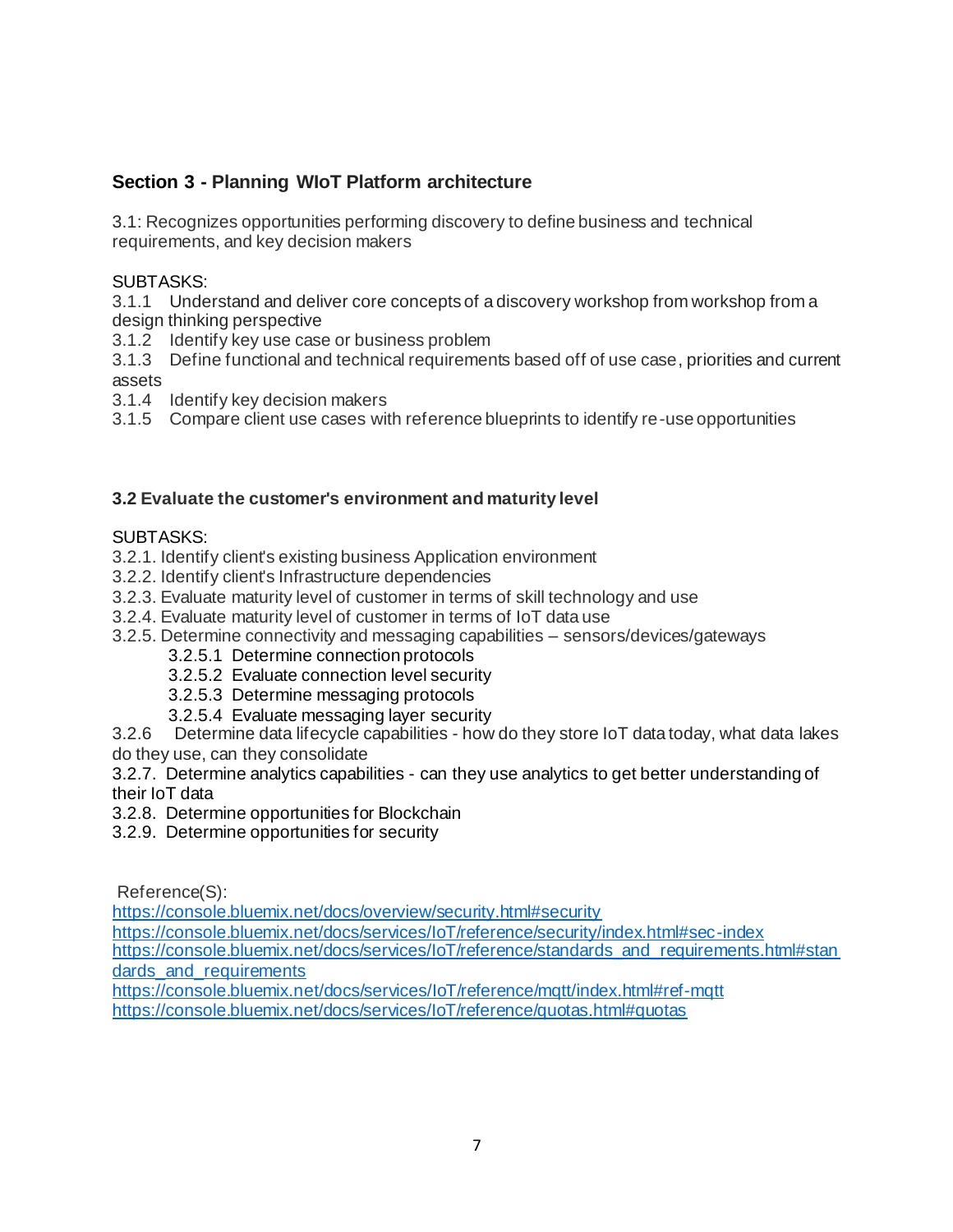## **3.3 : Evaluate provisioning and cloud topology considerations**

#### SUBTASKS:

3.3.1 Understand public, and private cloud

3.3.2 Understand IBM Public and Dedicated Cloud offerings [is Dedicated even worth referencing as it is not a supported option for IoTP?]

- 3.3.3 Understand IBM Cloud Private
- 3.3.4 Review client's network topology and application dependencies
- 3.3.5 Evaluate provisioning considerations IBM Public vs Dedicated vs ICP vs H

#### **3.4: Evaluate service level requirements to meet the cost and performance goals for the environment**

Understand the capacity and pricing structure for the WIoTP Connection Service, Analytics Service and Blockchain Service. Map the customer's requirements onto the most appropriate device type option for IoT Platform Connection Service. Calculate the capacity required for the IoT Platform services required for the solution.

#### SUBTASKS:

3.4.1 Identify the production environment requirements of the solution in terms of

- 3.4.4.1 Number of devices to be connected sensors and gateways
- 3.4.4.2 Frequency and size(s) of messages ingested by IoTPCS
- 3.4.4.3 Message frequency and message size determine IoTPCS device type
- 3.4.4.4 Growth forecast for devices
- 3.4.2 Identify additional data sources and requirements to ingest data into the IoT Platform
- 3.4.3 Identify data retention requirements
- 3.4.4 Identify analytics requirements for production environment:
	- 3.4.4.1 Frequency of analytical function calculation
	- 3.4.4.2 Number of analytical functions to be calculated per device
- 3.4.5 Calculate total data storage
- 3.4.6 Identify Blockchain requirements for production environment:
	- 3.4.6.1 Frequency of transactions per device to be shared on a Blockchain
- 3.4.7 Identify requirements for non-production instances for development and test usage
- 3.4.8 Evaluate whether requirements meet the environment cost and performance goals
- 3.4.9 Perform cost and performance trade off analysis
- 3.4.10 Review trade off analysis with client

Reference:

<https://www.ibm.com/support/knowledgecenter/en/SSQP8H/iot/platform/reference/quotas.html> Reference: [https://www-](https://www-03.ibm.com/software/sla/sladb.nsf/8bd55c6b9fa8039c86256c6800578854/c6e4fc3fd851e7d2862581e60049c873/$FILE/i126-7779-02_11-2017_en_US.pdf)

[03.ibm.com/software/sla/sladb.nsf/8bd55c6b9fa8039c86256c6800578854/c6e4fc3fd851e7d286](https://www-03.ibm.com/software/sla/sladb.nsf/8bd55c6b9fa8039c86256c6800578854/c6e4fc3fd851e7d2862581e60049c873/$FILE/i126-7779-02_11-2017_en_US.pdf) [2581e60049c873/\\$FILE/i126-7779-02\\_11-2017\\_en\\_US.pdf](https://www-03.ibm.com/software/sla/sladb.nsf/8bd55c6b9fa8039c86256c6800578854/c6e4fc3fd851e7d2862581e60049c873/$FILE/i126-7779-02_11-2017_en_US.pdf)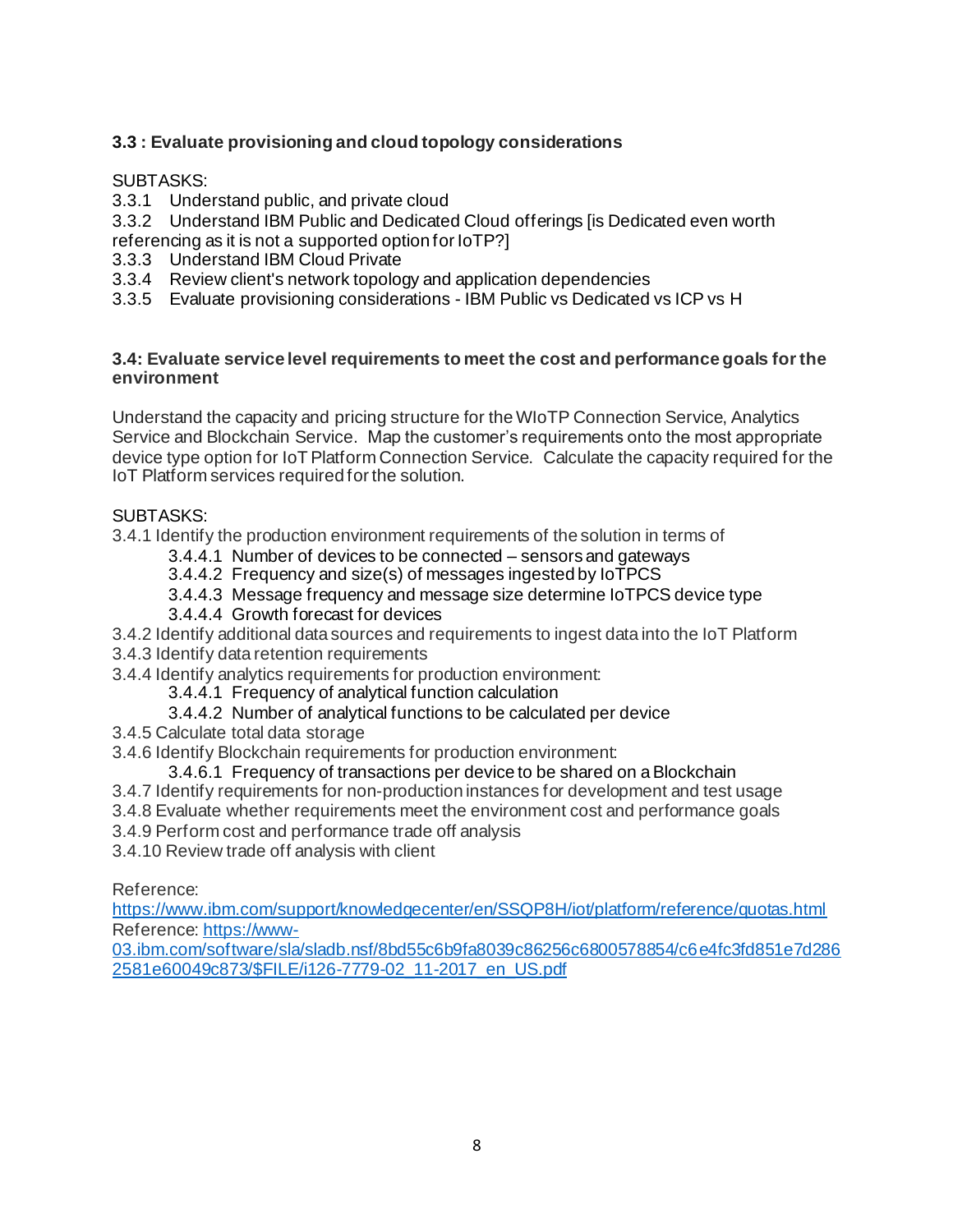#### **3.5 Proposing a high level architecture for early client feedback**

SUBTASKS:

3.5.1 Define architecture and related considerations

3.5.2. Identify where functional requirements have been considered/included in the proposed solution design

3.5.4. Summarize and present solutions to customer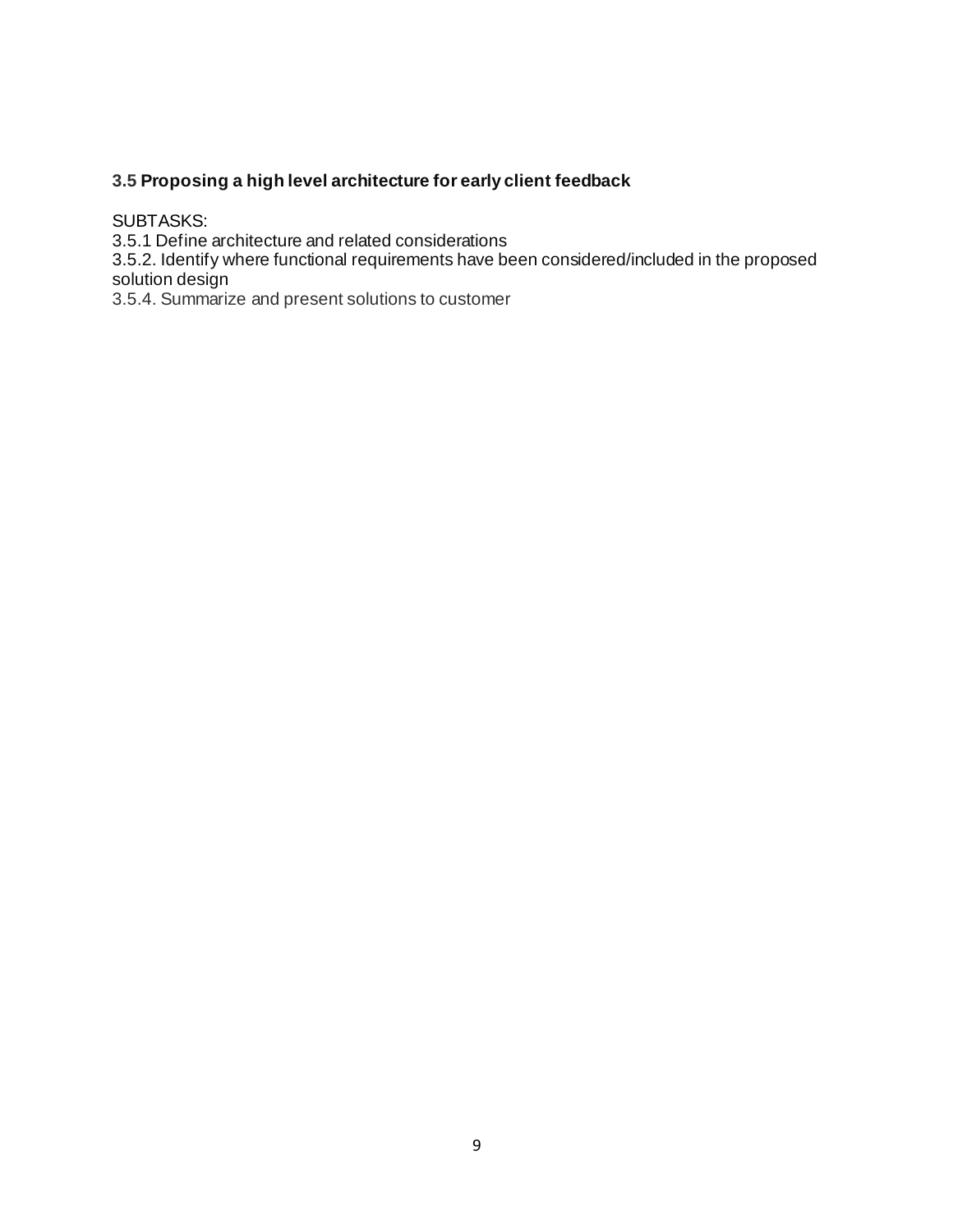## **Section 4 - Design a suitable WIoT Platform Architecture**

#### **4.1 Identify critical data entities**

#### SUBTASKS:

- 4.1.1 Gather device information and pay load details from IoT devices
- 4.1.2 Analyze and define data into WIoTP data format
- 4.1.3 Identify data required for historical view
- 4.1.4 Identify data for normalization
- 4.1.5 Identify data for monitoring and management actions

## **4.2: Design approach for Device Management**

## SUBTASKS:

4.2.1 Identify requirements for device connectivity and authentication.

4.2.1.1 Determine which devices will connect directly, which will connect through a gateway, which will connect via 3rd party platforms.

4.2.1.2 Determine how the gateways or directly-connected devices are going to authenticate (token or PKI) with WIoTP

4.2.1.3 Determine how the gateways or directly-connected devices are going to be provisioned with the authentication credentials that they will need.

- 4.2.2 Identify requirements for device monitoring and diagnostics. 4.2.2.1 Determine the processes for device troubleshooting. What diagnostic
	- information do the devices provide?
- 4.2.3 Identify requirements for device software maintenance and updates.

4.2.3.1 Define a mechanism for updating the firmware on the devices/gateways. Will the firmware updates be driven via Watson IoT Platform, or via some other mechanism?

4.2.3.2 Identify firmware update server

4.2.3.3 Identify the requirements for scheduling firmware update. Are the specific times when update on a device can be performed? Are there constraints involving updates of multiple devices (e.g. don't update B while A is being updated)

4.2.4 Understand who is going to be responsible for device management. Is it going to be performed in-house or outsourced?

4.2.5 Determine whether the devices are going to need WIoTP management agents installed on them?

Reference:

<https://www.ibm.com/support/knowledgecenter/SSQP8H/iot/platform/gateways/dashboard.html> [https://www.ibm.com/support/knowledgecenter/SSQP8H/iot/platform/reference/security/connect](https://www.ibm.com/support/knowledgecenter/SSQP8H/iot/platform/reference/security/connect_devices_apps_gw.html) [\\_devices\\_apps\\_gw.html](https://www.ibm.com/support/knowledgecenter/SSQP8H/iot/platform/reference/security/connect_devices_apps_gw.html)

[https://www.ibm.com/support/knowledgecenter/SSQP8H/iot/platform/devices/device\\_mgmt/inde](https://www.ibm.com/support/knowledgecenter/SSQP8H/iot/platform/devices/device_mgmt/index.html) [x.html](https://www.ibm.com/support/knowledgecenter/SSQP8H/iot/platform/devices/device_mgmt/index.html)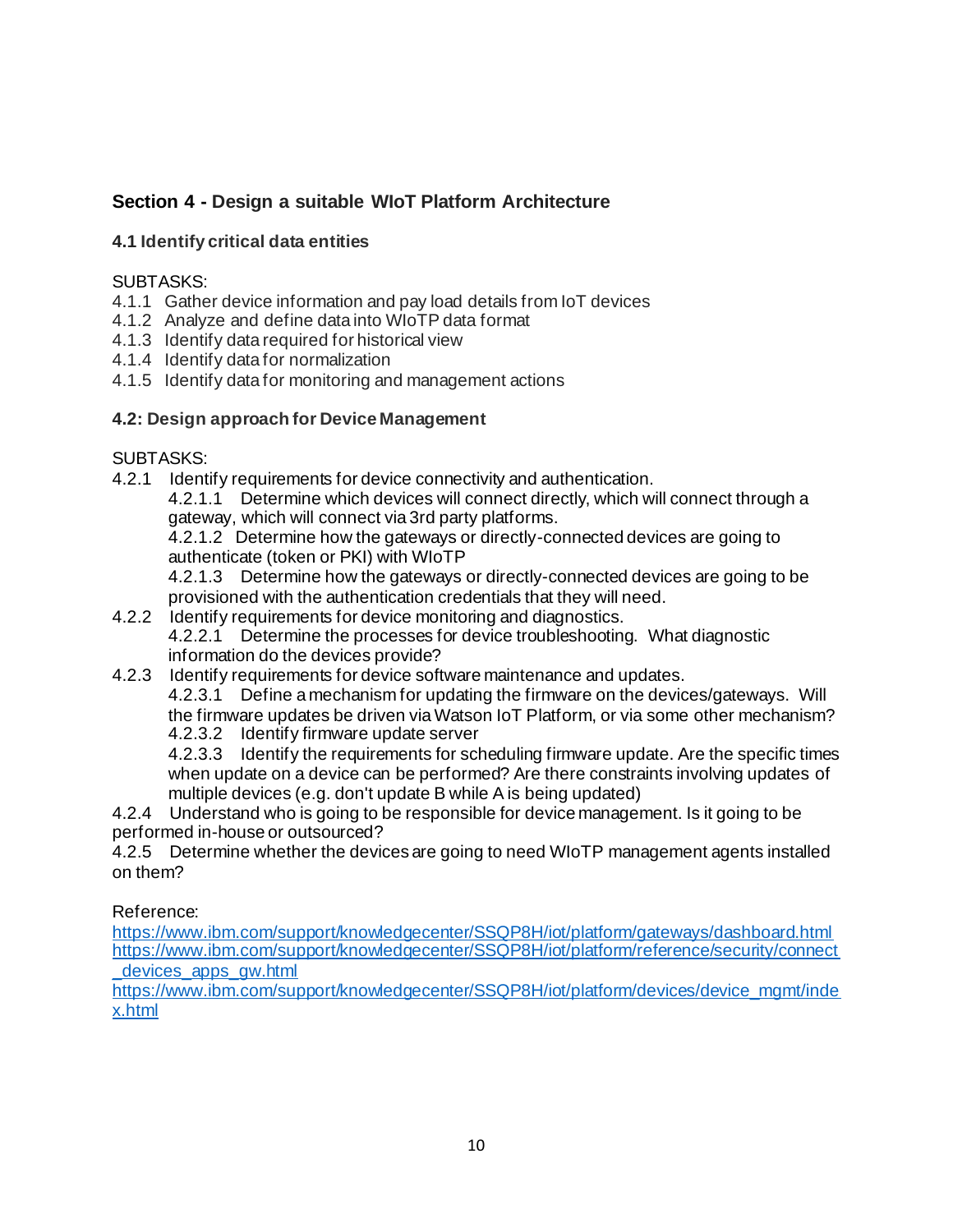## **4.3 Apply requirements for Data Management**

#### SUBTASKS:

4.3.1 Create device types and register devices/gateways within the Watson IoT Platform Service.

4.3.2 Ensure devices are connected and data is being sent to the Watson IoT Platform Service.

- 4.3.3 Create a physical and logical interface within the Watson IoT Platform Service.
- 4.3.4 Check to see if data was sent to Cloudant NoSQL DB

4.3.5 Find your device type within DB2 Warehouse and create a table of your data.

4.3.6 Understand the capabilities of Cloud Object Storage.

4.3.7 Understand data is available for 30 days within Cloudant, 90 days within DB2, and 1 year within Cloud Object Storage.

4.3.8 Understand that the Secure Gateway service allows for secure connection between your existing on-premise or third-party services to the IBM Cloud.

4.3.9 Understand that Event Streams enables streaming of data to analytics applications.

## **4.4 Design how analytic services can be exploited to enrich the solution**

#### SUBTASKS:

4.4.1 Assess and map customer outcomes to list of custom functions

4.4.2 Configure local Python or Watson development environment with sample Jupyter notebook

4.4.3 Develop, register and publish the custom analytic function

4.4.4Apply & score with the new function on the input stream and verify output

#### **4.5 Design how applications can be integrated with WIoT Platform Services**

SUBTASKS:

4.5.1 Identify the IBM Cloud Services that are currently integrated with the platform.

4.5.2. Evaluate tradeoffs between different points of application interaction (e.g., live MQTT vs Event Streams/Cloudant, COS, DB2) and decide how any user applications will receive message data from the platform.

4.5.3 Design how the solution will send commands to devices.

4.5.4 Identify the APIs to be used for device management.

4.5.5 Describe how applications will monitor and respond to (monitoring?) events in the platform

#### **4.6: Summarize validate and present to client**

#### SUBTASKS:

4.6.1 Summarize and document the final solution design

4.6.2 Identify where functional requirements have been considered/included in the proposed design solution.

4.6. Present to client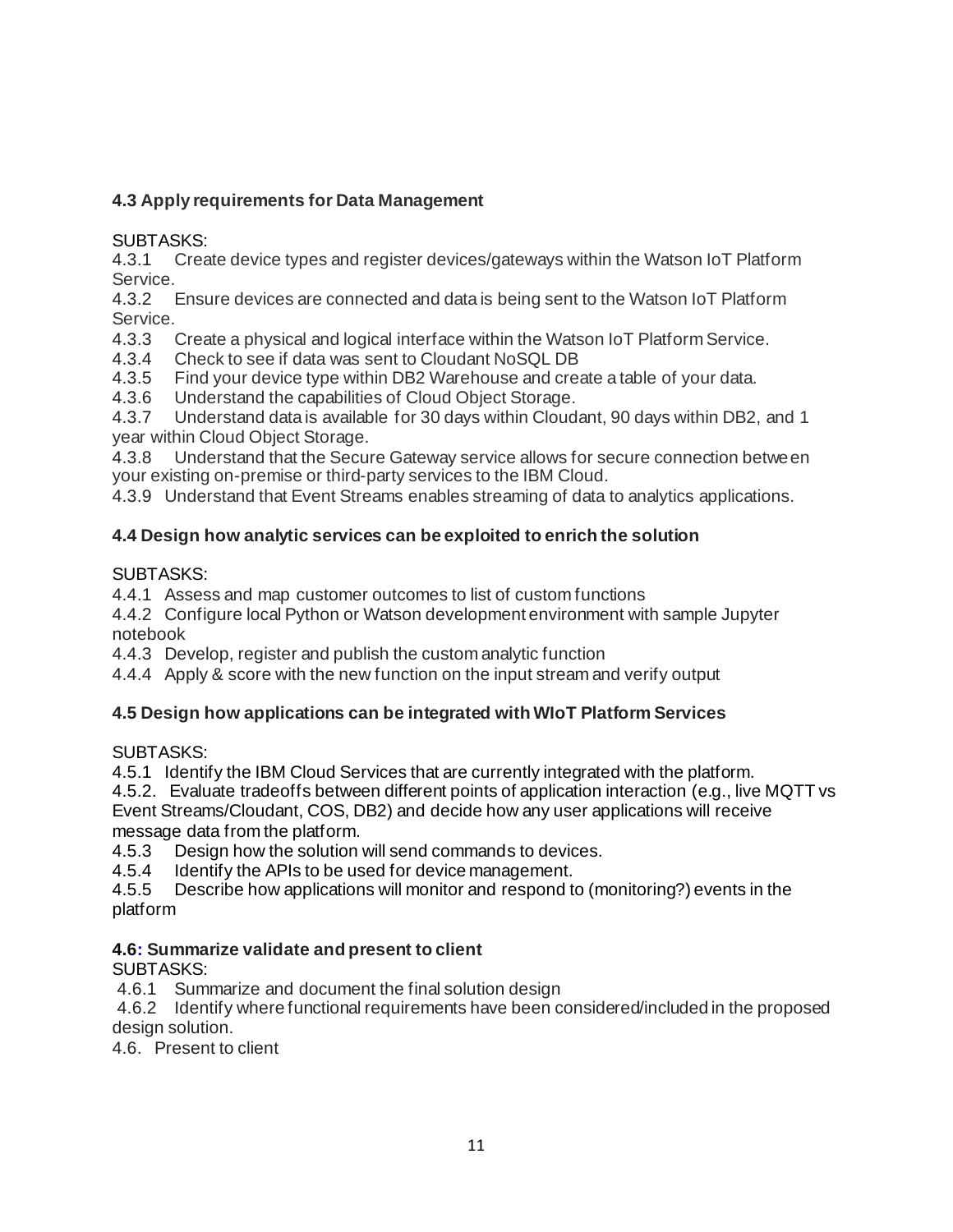## **Section 5 - Implementation Deployment and Scaling**

## **5.1 Describe the principles and phases of solution lifecycle from pilot to production**

#### SUBTASKS:

5.1.1 Describe the characteristics of a pilot IoT solution

5.1.2 Describe the characteristics of a development/test environment

5.1.3 Describe the characteristics of a production environment

5.1.4 Address the challenges in maintaining and improving your IoT real-estate: remote device code changes

5.1.5 Address the challenges in maintaining and improving your IoT real-estate: testing and rolling out updates

## Reference:

It's important to recognize challenges for updating device code remotely (e.g., using device management capabilities in IoTP). Need to recognize that updates to device code may not occur at the same time, so it's important to have business logic that handles old and new devices.

## **5.2 Develop an appropriate process to take an IoT solution from inception to production**

## SUBTASKS:

5.2.1 Explain how an IoT solution can be prototyped cost-effectively and quickly in WIoTP using collateral including recipes and device simulators

5.2.2 Describe how two IoT Platform service instances can be used to construct a develop/test/production pipeline using different IoTP price plans

5.2.3 Define the touchpoints in your device and business application logic that allow switching between the different IoTP environments

5.2.4 Implement a test plan to cover appropriate testing of your IoT solution

5.2.5 Implement a rollout mechanism to push your changes to your IoT real estate (for initial deployment and making future updates)

5.2.6 Explain how the IoT solution will dovetail with your existing processes (e.g., device registration)

## Reference:

[https://www.ibm.com/support/knowledgecenter/SSQP8H/iot/platform/getting\\_started/quickstart/i](https://www.ibm.com/support/knowledgecenter/SSQP8H/iot/platform/getting_started/quickstart/index.html) [ndex.html](https://www.ibm.com/support/knowledgecenter/SSQP8H/iot/platform/getting_started/quickstart/index.html)

[https://www.ibm.com/support/knowledgecenter/SSQP8H/iot/platform/iotplatform\\_task.html](https://www.ibm.com/support/knowledgecenter/SSQP8H/iot/platform/iotplatform_task.html) [https://www.ibm.com/support/knowledgecenter/SSQP8H/iot/platform/devices/device\\_sim.html](https://www.ibm.com/support/knowledgecenter/SSQP8H/iot/platform/devices/device_sim.html) [https://www.ibm.com/support/knowledgecenter/SSQP8H/iot/platform/developer\\_doc\\_overview.h](https://www.ibm.com/support/knowledgecenter/SSQP8H/iot/platform/developer_doc_overview.html) [tml](https://www.ibm.com/support/knowledgecenter/SSQP8H/iot/platform/developer_doc_overview.html)

[https://www.ibm.com/support/knowledgecenter/SSQP8H/iot/platform/reference/back\\_up.html](https://www.ibm.com/support/knowledgecenter/SSQP8H/iot/platform/reference/back_up.html)

## **5.3 Extend solution to identify and handle typical IoT faults**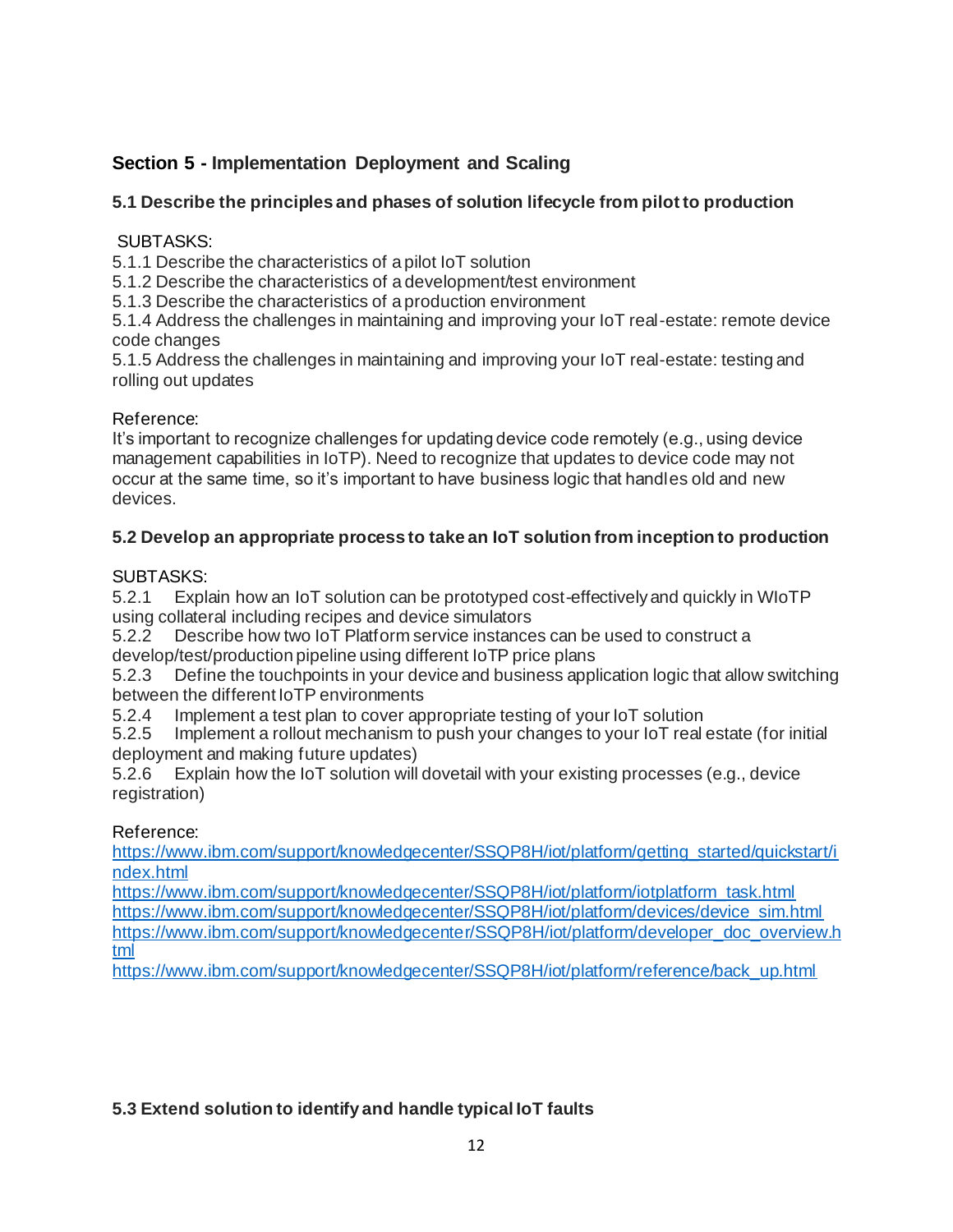#### SUBTASKS:

5.3.1 Identify characteristic fault problems met in IoT solutions <where do we say 'write your code according to best practice, e.g. understand IoTP connection throttling'>

5.3.2 Describe how Watson IoT Platform's APIs can be used to self-diagnose connectivity issues, and best practices on how these can be used at scale

5.3.3 Describe how Watson IoT Platform's monitoring topic can be used to self-diagnose faults, and best practices on how this can be used at scale

5.3.4 Describe how Watson IoT Platform's device management capability provides a mechanism for devices to publish fault information, and best practices on how this can be used at scale

5.3.5 Identify development/test capabilities to maximizing the potential for your solution to tolerate typical faults

#### Reference:

<https://www.ibm.com/support/knowledgecenter/SSQP8H/iot/troubleshooting/ts.html> [https://www.ibm.com/support/knowledgecenter/SSQP8H/iot/platform/ts\\_index.html](https://www.ibm.com/support/knowledgecenter/SSQP8H/iot/platform/ts_index.html) [https://www.ibm.com/support/knowledgecenter/SSQP8H/iot/platform/reference/security/client\\_c](https://www.ibm.com/support/knowledgecenter/SSQP8H/iot/platform/reference/security/client_connect.html) [onnect.html](https://www.ibm.com/support/knowledgecenter/SSQP8H/iot/platform/reference/security/client_connect.html)

<https://www.ibm.com/support/knowledgecenter/SSQP8H/iot/platform/applications/api.html>

## **5.4 Develop a strategy to monitor IoT solutions**

SUBTASKS:

5.4.1 Describe how monitoring can be used to be alerted to problems quickly

5.4.2 Describe how a simple monitoring application can confirm basic device connectivity

5.4.3 Describe how a monitoring application can pick up live problems with your IoT solution by subscribing to the monitor topic

5.4.4 Explain how to make your monitoring solution fit for scale – and the pitfalls of not doing so

#### Reference:

[https://www.ibm.com/support/knowledgecenter/SSQP8H/iot/platform/getting\\_started/getting](https://www.ibm.com/support/knowledgecenter/SSQP8H/iot/platform/getting_started/getting-started-iot-monitoring.html)[started-iot-monitoring.html](https://www.ibm.com/support/knowledgecenter/SSQP8H/iot/platform/getting_started/getting-started-iot-monitoring.html)